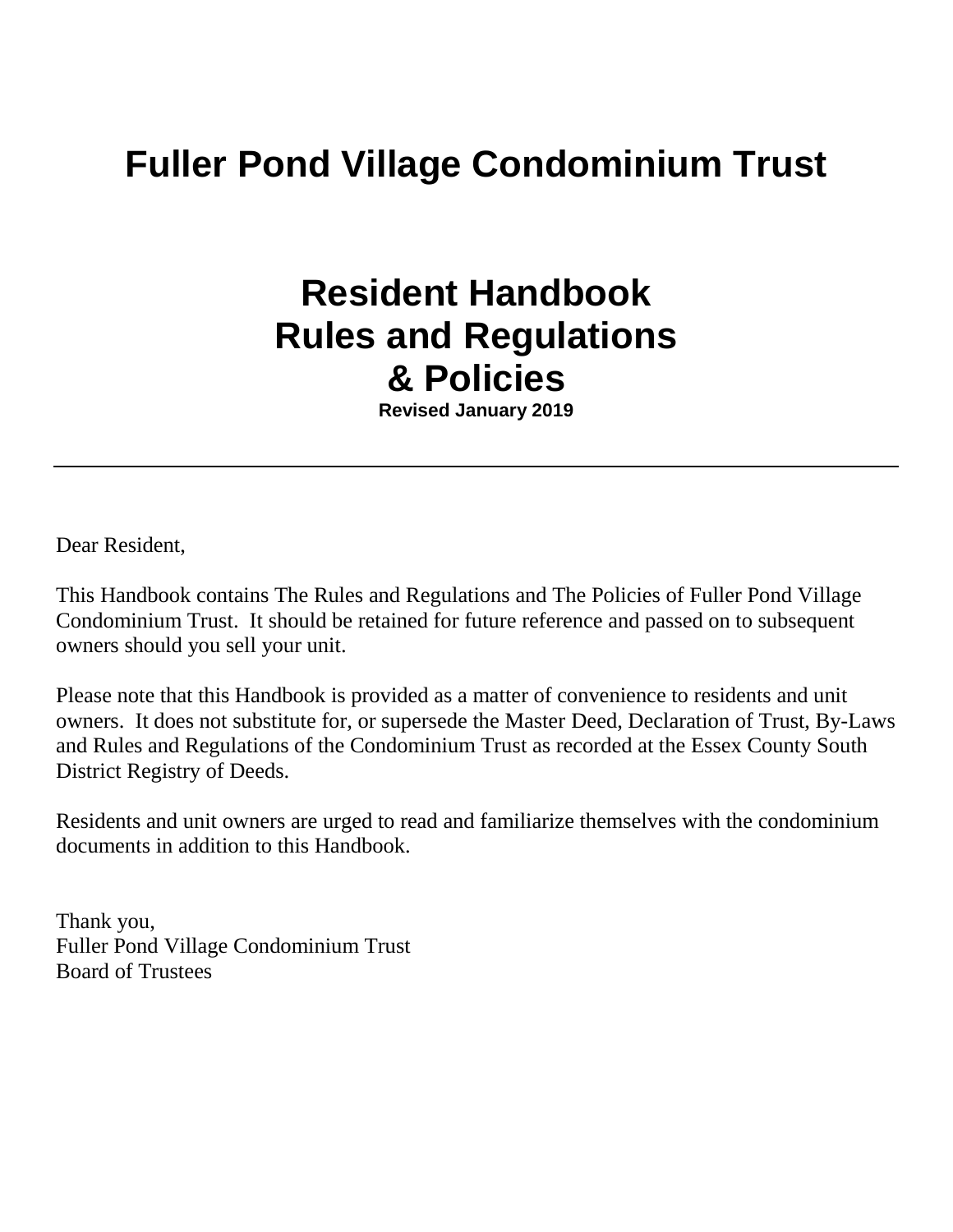# **Rules and Regulations**

### **Clubhouse, Fitness Center, Indoor and Outdoor Swimming Pools:**

- No unit owner may bring more than 5 non-resident guests at any one time without approval of Management.
- All guests must be accompanied by the unit owner or legal tenant at all times.
- Residents under the age of 16 must be accompanied by a unit owner, parent, or guardian present at all times during such use.
- Residents that are dependents of unit owners or legal tenants over the age of 16 may not bring more than 2 non-residents into the clubhouse without prior permission of Management or without a parent or guardian.
- Unit owners or legal tenants shall be responsible for all actions by dependents and guests at all times.
- Consumption of alcohol by minors is strictly prohibited and enforced.
- Consumption of illegal substances is strictly prohibited and enforced.
- Cigarette, cigar and pipe smoking is strictly prohibited and enforced.
- Unit owners, residents and guests must respect the right to quiet enjoyment of others.
- Those using the clubhouse are responsible for cleaning up and disposing of trash in receptacles provided.
- Pets are prohibited from the clubhouse and the pool areas.

#### **Fitness Center: (Located on the lower level of the clubhouse)**

- Hours are 5:00 a.m. to 10:00 p.m. daily.
- For safety and liability reasons this facility is off limits to children under 12.

### **Indoor Swimming Pool:**

- No running and no diving in the pool area.
- Use of glass containers in or around the pool area is prohibited.
- Untrained children must wear appropriate diapers.
- Swim lines have been installed and must remain in place.
- Please abide by the posted rules at the pool.
- All those using the pool must shower first. Showers are located in the locker rooms adjacent to the Fitness Center.

# **Outdoor Swimming Pool:**

- Photo ID is required upon entering the pool area.
- All residents must sign-in upon arrival and list the number of guests accompanying them.
- No Running or diving in the pool area.
- Use of glass containers in or around the pool areas is prohibited.
- Use of electronic equipment that plays music without the use of earphones is prohibited.
- Untrained children must wear appropriate diapers.
- Do not swim alone when there is no lifeguard available.

# **Tennis Courts and Basketball Courts:**

- Open from May to November 9:00 a.m. to 10:00 p.m.
- Lights are on a timer to shut off at 10:00 p.m.
- One-hour maximum for play if someone is waiting to use the courts.
- No more than 5 non-resident guests per unit allowed on the courts at one time.
- Please take all trash with you and securely shut the door.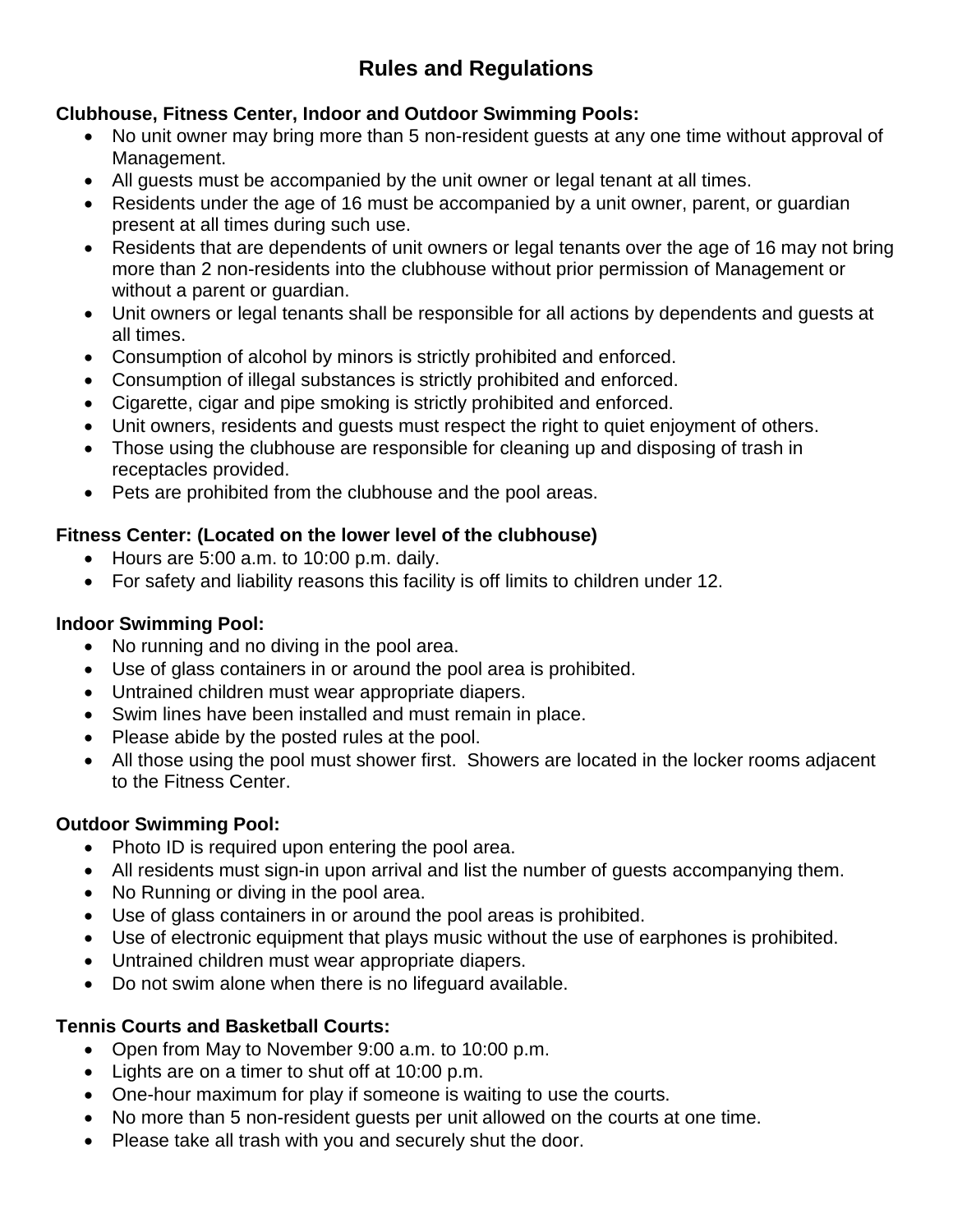**Scooters/Dirt Bikes:** Motorized, gas powered, electric, unregistered, bikes or scooters are not allowed.

**Drones**: Drones are **not** permitted.

**Fire Pits:** Are **not** allowed.

#### **Pond:**

- No swimming, fishing, boating or skating is allowed at any time.
- Camping is not permitted anywhere.

#### **Bird Feeders:**

- You may hang birdfeeders on trees in back of your unit.
- No birdfeeders may be attached to the exterior wall of a unit including at the deck and patio levels.
- Birdfeeders on stand-alone pole hangers are not allowed.

#### **Door Knockers:**

• Door knockers of relative size are permitted.

#### **Mail Huts:**

- Repairs and maintenance to the exterior of the mail huts are the responsibility of FPV.
- Repairs to or replacement of locks and or keys for the mail huts is the responsibility of the unit owner.

**Plantings:** In order to maintain landscaping that is pleasing to all, and homogeneous in presentation, exterior landscaping of the units shall be the responsibility of the Association and, as such, will be implemented by persons under the direction of the Trustees.

- Trustee approval is required for any plantings in the front or the back of the units.
- Residents may have two planters on the front steps of their unit and not to interfere with exiting and entering of their unit. Planters should be in good taste in keeping with the overall harmonious appearance of the community. (No vegetables please.)
- Placement of personal items of any kind is not allowed in common areas.
- If a unit owner wishes to make improvements to the landscaping behind their unit, they must first obtain the approval of the Trustees. The maintenance of approved additions is the responsibility of the unit owner and subsequent owners.

**Parking Rules:** Our Parking policy is simple and is designed to provide for the maximum convenience to our residents and their guests.

- Each unit is designated the garage and the driveway space in front of the garage for parking their vehicles.
- No parking on the street overnight from December through March to allow for unobstructed passage of plows if needed. Unit owners may be subject to immediate towing and fines.
- No parking on the sidewalk any time.
- Off-street spaces are for visitors.
- Any vehicle, which is not a private non-commercial passenger vehicle as defined below or any vehicle with any lettering or commercial decals must be garaged. The term "private" noncommercial passenger vehicles shall include automobiles, sport utility vehicles, minivans designed for up to eight passengers and to the extend customarily used for the transportation of passengers rather than cargo, small to mid-size pick-up trucks. The fact that a vehicle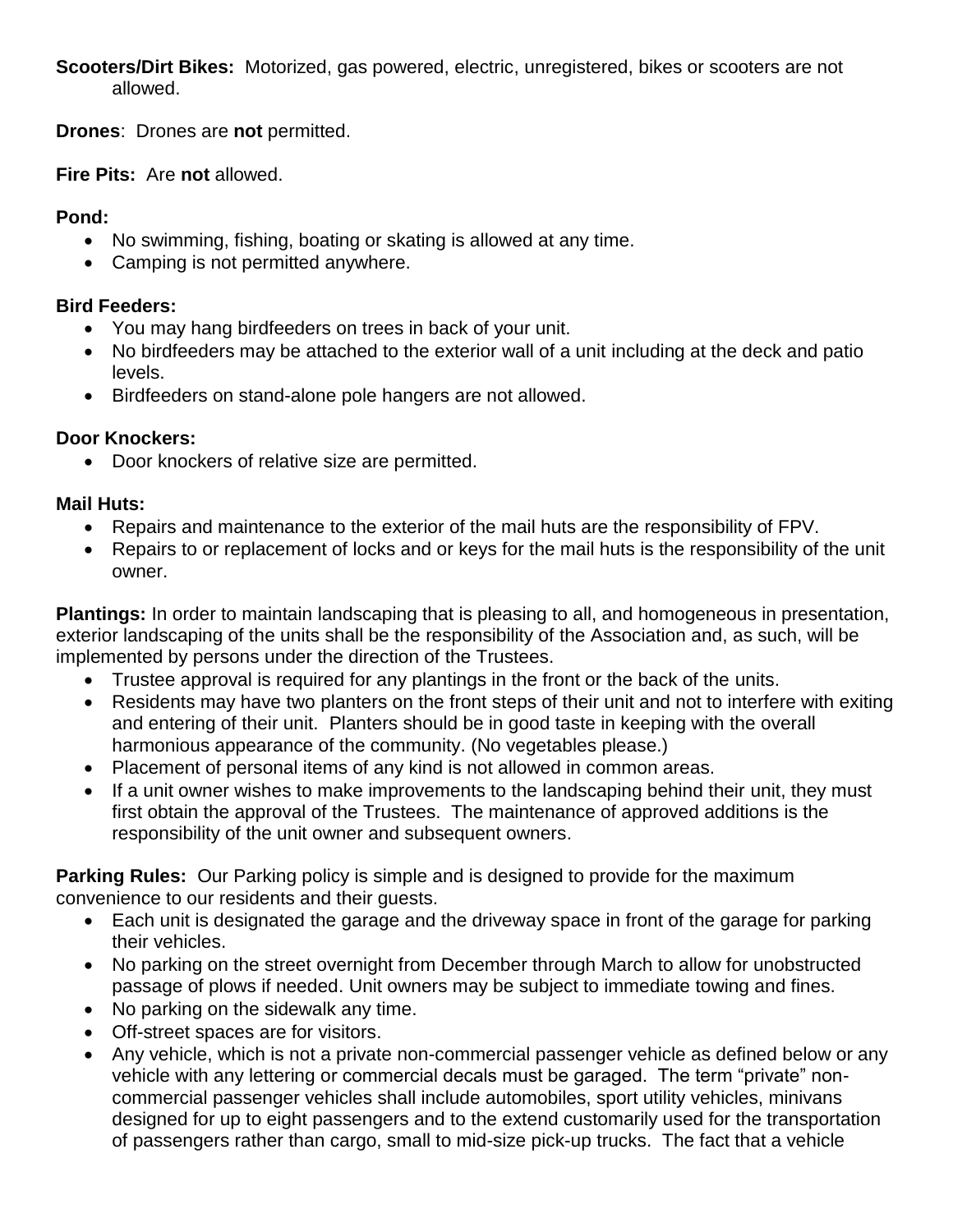bears "commercial" license plates shall not, in and of itself, render such vehicle as a commercial vehicle.

- Driveways and off-street spaces are to be used for the parking of registered and insured vehicles.
- No boats trailer or other non-passenger type vehicles may be parked in the common areas.
- Parking in such a manner which blocks sidewalks or walkways is prohibited.
- Motorcycles and recreational vehicles must be garaged.
- If you are not going to use your vehicle for over 48 hours, it must be parked in your garage or driveway ONLY!
- Owners, tenants or visitors who have vehicles parked illegally or that seriously impairs the safety of other drivers will be subject to fines. (See Fine Schedule at the end of this document.)
- Commercial vehicles or any other vehicle with signage or lettering used by contractors or others working at FPV shall only be permitted to park on-street or in other designated areas between the normal working hours of 8 a.m. and 5 p.m. Monday through Friday and Saturday from 9 a.m. to 3 p.m. and only during such time as the contractor associated with the vehicle is actively doing work on a unit or on the common property of FPV. The only exception will be for work of an emergency nature or for contractors doing work for the association with the prior approval of the trustees.

#### **Speed Limit:**

- FPVC roads are posted with a 20 mph speed limit that must be followed to ensure safety of all residents.
- Please report to the site office any vehicle that consistently exceeds this limit. Fines will be levied. (See Fine Schedule at the end of this document.)

#### **Pets:**

- All dogs must be on a leash at all times.
- Dogs may not be tied up outside anywhere on the property for any length of time.
- Dog owners are responsible for immediate clean-up of their dog's droppings.
- Dogs that pose a physical threat to other humans or dogs or are otherwise a nuisance to the community at the Board's discretion, will not be tolerated. The owner will be notified within 10 days of such an offence to remove the dog from the property.
- Pit bulls, Doberman Pinschers and Rottweilers are not allowed on the property.
- Any damage to the property caused by an owner's pet will be assessed and the cost of repair will become the responsibility of the resident.
- All dogs must be registered with the office and proof of registration with the Town of Middleton is required.
- Infractions of the above rules shall follow the Fine Schedule listed at the end of this document.

# **Soliciting and Notices:**

- Mail hut notice slot use is for Trustee or site administrator for condominium info.
- Door-to-door solicitation is prohibited for residents and others.
- Please see site manager for permission before using clubhouse bulletin board.

#### **Signs on the property:**

- No signs may be placed or displayed on or in the common areas or common facilities of FPVC. This includes realty signs.
- No "For Sale", "Open House" nor directional arrow signs are permitted on the property or in unit windows. Signs will be confiscated and a \$25.00 fine will need to be paid prior to the sign being returned to the owner.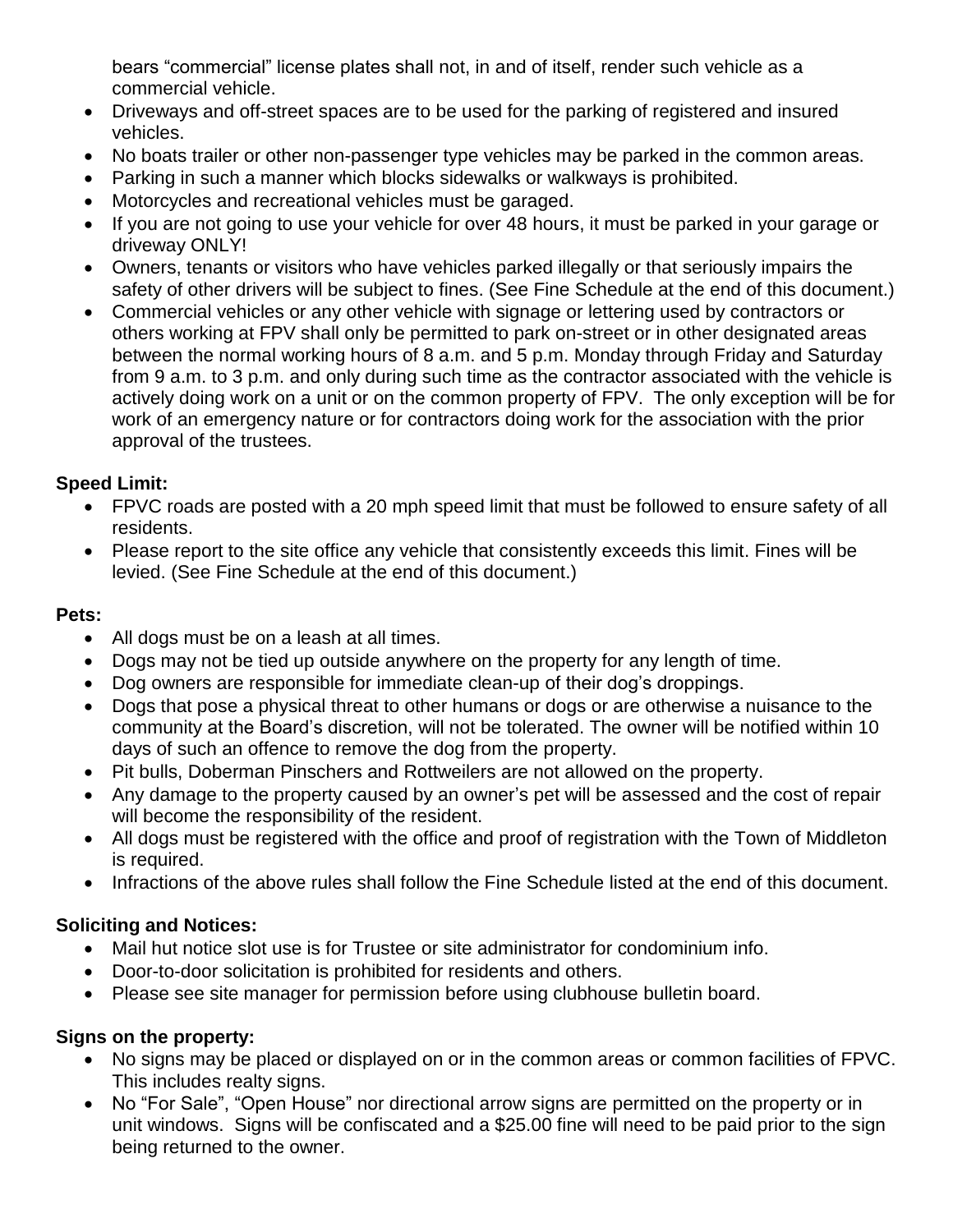- Realtors may display 2 balloons to identify an open house and remove them immediately after.
- Yard sales, garage sales, estate sales are not permitted. Fines will be levied. (See Fine Schedule at the end of this document.)

**Windows Treatments:** In order to maintain a uniform outward appearance, the following requirements are the resident's responsibility:

- All window and door grid inserts must remain in place.
- Replacement of grids may be obtained at a local Anderson window dealer.
- All window treatments viewed from the exterior of the building must be white in color.

**Exterior Decorations:** No decorations are allowed on the exterior of any unit with the exception of the following:

#### *Holiday Season:*

- Decorations are permitted December 1<sup>st</sup> through January 10<sup>th</sup>.
- Any reasonable type of decorations may be displayed within the confines of the front entryway.
- Decorative **non-flashing white lights** may be displayed in windows and/or entryways.
- Decorative lights on the landscape are not permitted.

#### *For the remainder of the calendar year:*

- Individual holiday and seasonal decorations may only be displayed **within the confines of the front entry**, preferably on the front door for a reasonable length of time.
- Any damage to the building or common area caused by the use of decorations will be repaired by the Association and the costs will be the responsibility of the unit owner.

**Trash Collection:** Trash is collected once weekly on Tuesday morning starting at 9:00 a.m.

- Place trash on the curb **only** on Tuesday morning before 9:00 a.m.
- Contain trash securely in black plastic bags or closed boxes.
- No loose trash or trash barrels allowed.
- Each unit is limited to 5 items for collection including, but not limited to, trash bags and boxes.
- Rugs, mattresses, furniture, grills, plumbing, construction materials and electronics of any kind are prohibited. Each resident is responsible to dispose of these items on their own and at their own expense.
- Recycling at the Town's transfer station is recommended and encouraged.
- **The Town of Middleton offers a free recycling program to residents at the transfer station located off of River Street. A resident sticker is required for recycling and is available at the Middleton Town Hall free of charge.**

**Restrictions on Use of the Property:** The architectural integrity of the Buildings and Units shall be preserved without modification, unless prior written consent of the Trustees has been obtained.

- No porch, sun room, platform, deck, yard enclosure, awning, screen antenna, sign, banner, or other device and no exterior change, additional structure, projection, decoration or other feature shall be erected or placed upon or attached to any unit or any part thereof.
- No addition to or change or replacement of any exterior light shall be made.
- No painting or attaching of decalcomania or other decoration shall be done on any exterior part or surface of any unit nor the interior surface of any window.

#### **Storage of Items in Common Areas:**

• There may not be any obstruction of the common areas and facilities of FPVC, nor anything stored in common areas and facilities except in storage areas which may be designated by the Trustees from time to time, without prior written approval of the Trustees.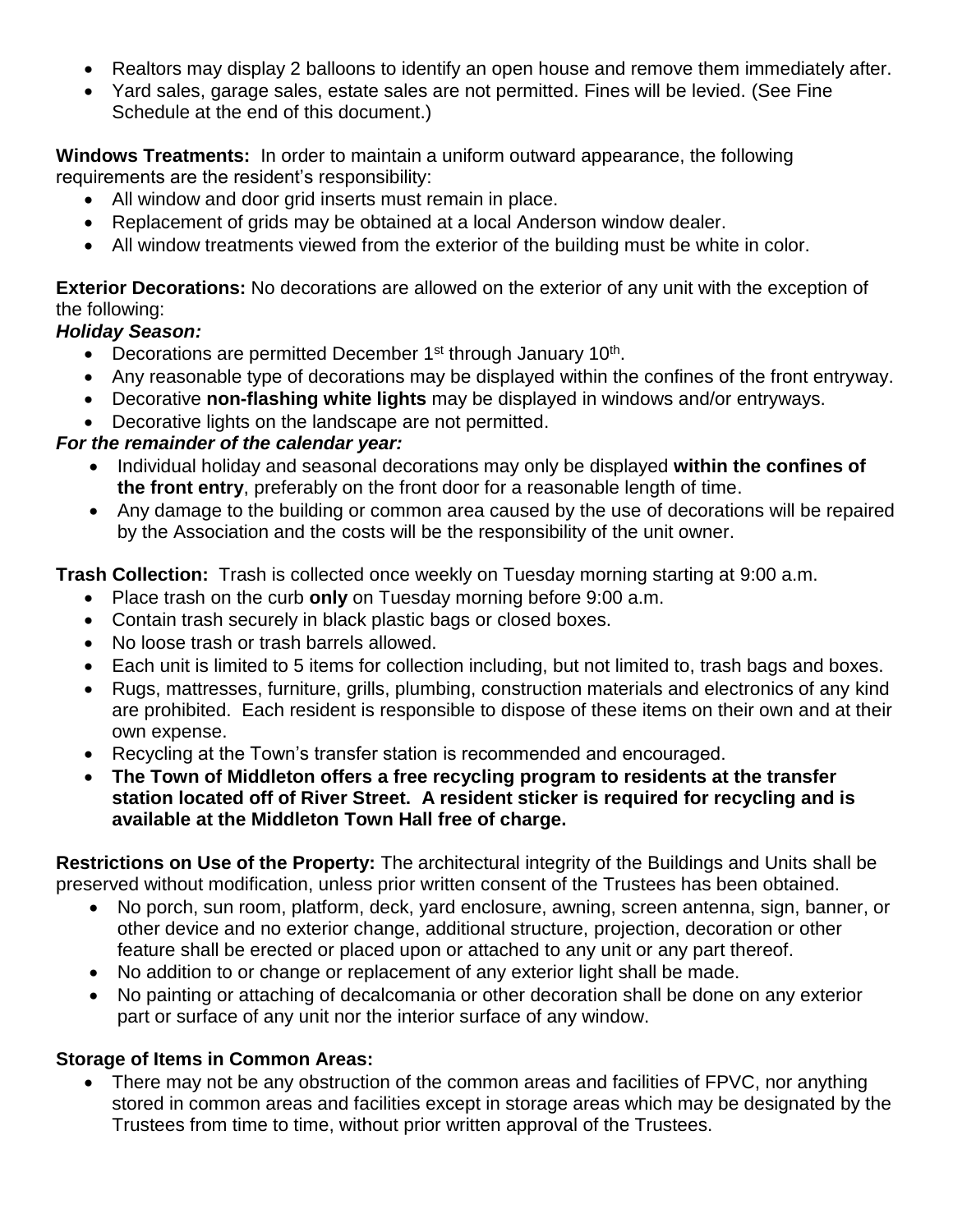• The Trustees will not approve the storage of recreational vehicles, boats of any kind, propane gas tanks, firewood, or other personal items in common areas and is thus prohibited from being stored in common areas.

**Decks and Patios:** The exclusive common area decks (and patios at those units with walk-out basements) behind each unit may be used for their intended purpose.

- Nothing may be attached to the exterior wall of the unit including the deck and patio. This includes mounting of decorative flags, banners, plaques, hanging plants, bird feeders etc.
- Patio/deck furniture, planters and barbeque grills may be placed on decks and patios.
- Storage of personal items other than deck furniture and grills is prohibited which includes unused household items, appliances, building materials, etc.

#### **Door Locks and Access to Your Unit:**

- Door locks cannot be changed as stated in the By-Laws.
- If, for some reason it becomes necessary to do so, arrangements can then be made to have your exterior door locks changed and re-keyed to the master key system.
- The expense for this work shall be the responsibility of the unit owner.
- It is necessary to have all front door locks keyed to the master key system so that access may be gained to all units in the event of an emergency situation.
- The Middleton Fire Department has a master key for this same reason.
- The maintenance supervisor may have a key to your home, but may not be available to let you in at all times. In that case, the owner will have to call a locksmith.
- Management will not let anyone into your home without direct authorization and written consent from the homeowner.

### **Basements, Attics, and Garages:**

- Attic areas are part of the common areas. They may not be modified in any way.
- Attics may be used for storage purposes only.
- If you are refinishing your basement you must obtain the proper building permit from the Town of Middleton. Also be sure that the shut-off valves controlling the outside faucets, main water valve and irrigation valves (where present) are located in a heated space and accessible after completion of renovations.
- Repairs to the interior of garages pertaining to safety will be made by FPCV.
- Cosmetic repairs to any part of the interior of the garage is the responsibility of the unit owner.
- The unit owner owns the garage door opener in their garage. Repairs to and replacement of garage door openers are the responsibility of the unit owner.

**Contractor Rules:** Homeowners having work done in their homes must instruct their contractor(s) to abide by the following regulations. It is the homeowner's responsibility to ensure that their contractors are aware of these regulations. Should a violation of these regulations be observed by, or reported to Management or the Trustees, the homeowner shall be subject to a fine of twenty-five dollars (\$25.00) for each violation. Each day that a violation continues represents a separate fineable infraction. Any work being performed requiring a permit must go through the Management Office. The contractor must provide the office with a copy of their insurance and a detailed explanation of the work to be performed. Once this is done an approval letter will be delivered to the building inspector. Permits will only be distributed after the receipt of the written approval by the Management Office. All necessary permits must be obtained prior to the start of any work. If the work to be done includes structural changes, permission must first be obtained from the Trustees. This will require that plans and specifications, certified by a registered architect or engineer, along with a copy of a building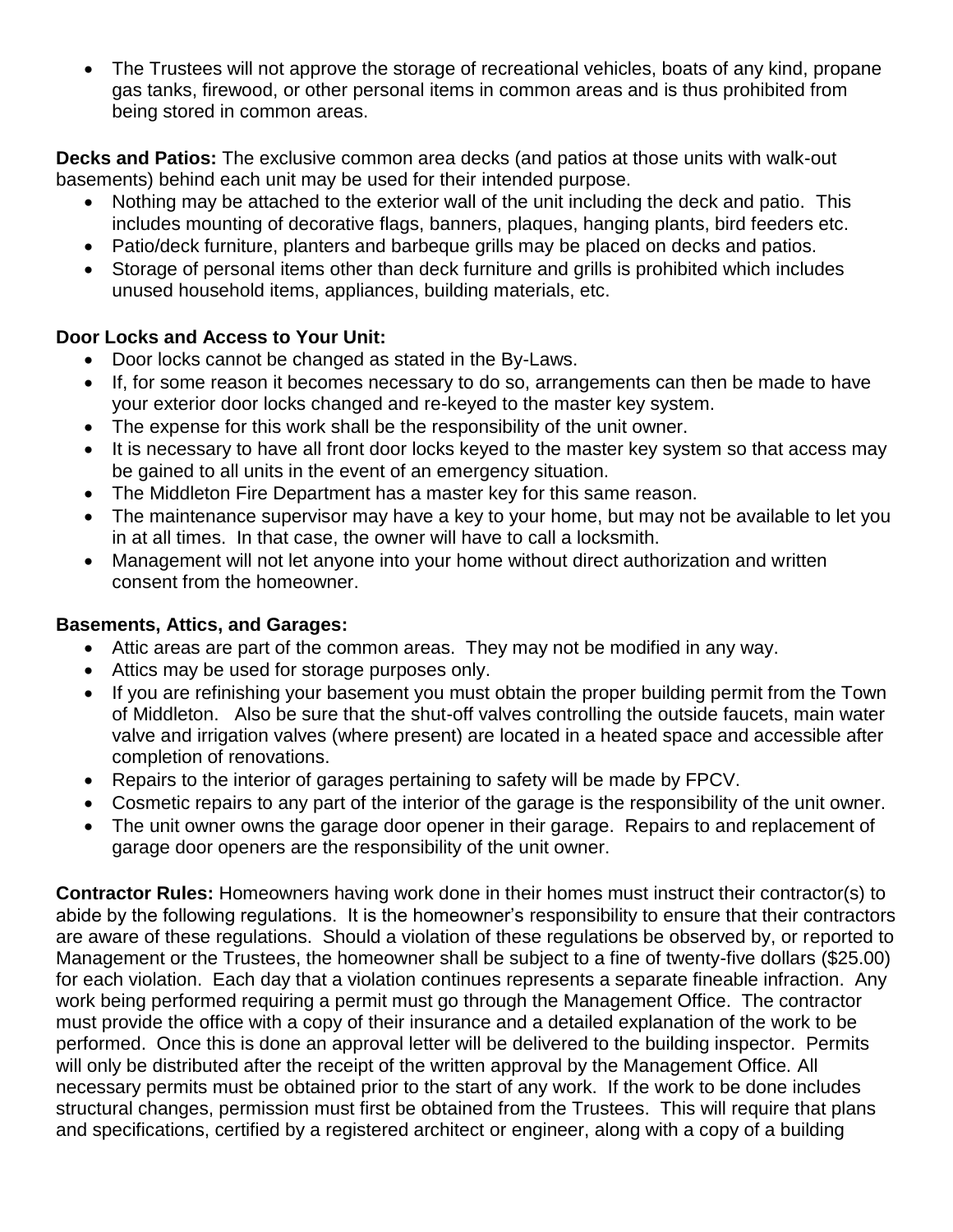permit, must be submitted to the Trustees for review. Work will be ceased by the Trustees if the above condition is not met.

- Work hours are limited to Monday through Friday 8:00 a.m. to 5:00 p.m. unless prior permission has been granted by Management.
- Work on Saturday is permitted between 9:00 a.m. and 3:00 p.m. only.
- Windows and doors in unit must remain closed during construction.
- Music and voices must not disturb neighbors.
- Workers may not bring dogs to the work site.
- All work must take place within the unit when reasonable and not on lawns.
- Workers must dispose of the project refuse at the end of each day.
- No dumpsters will be allowed without permission from Management.
- No waste of any is to be dumped on FPVC property or in trash or septic system.
- Workers must park in unit owner's driveway when possible or use other available guest parking spaces for the day.
- Workers must not park on sidewalks or over the lawns.
- No contractor vehicles, trailers, etc. may be left on the property overnight.
- Workers may only use electricity and water connected to the unit they are working on.
- Any building materials for use should be stored in unit or in the garage of the unit.
- Any damage to common areas caused by the work must be repaired at the unit owner's expense to the satisfaction of Management and the Trustees.
- **Any and all other pertinent provisions of the Condominium Documents (Master Deed, By-Laws, Declaration of Trust, Rules and Regulations, Policies) must be complied with.**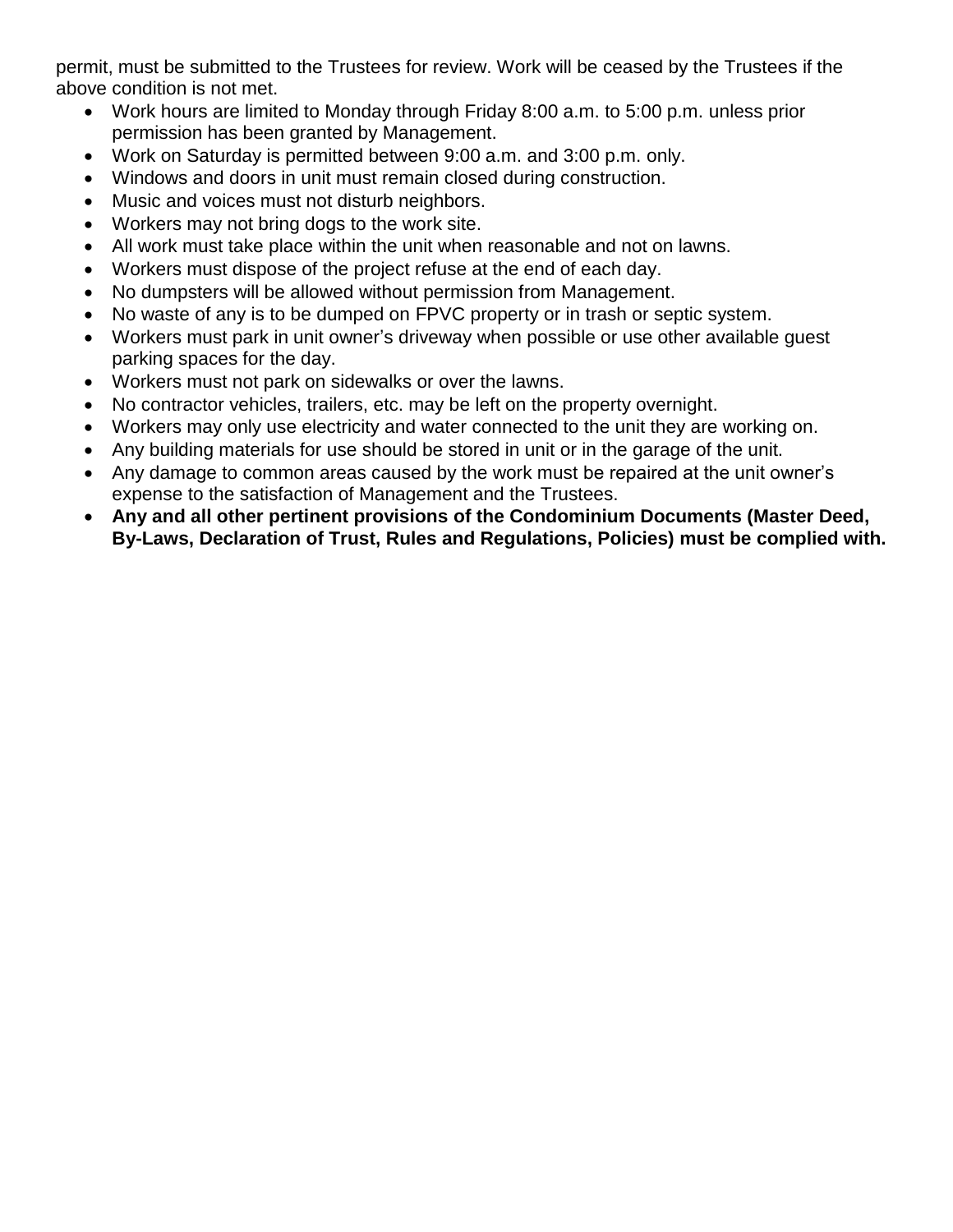# **Policies of Fuller Pond Village Condominiums**

**Policy on Leasing Your Unit:** According to the Master Deed, the following conditions and restrictions shall apply to the renting, leasing or tenanting of units:

- Each and every lease, license, and/or tenancy agreement must be for the entire unit and must be in writing and a copy given to the site office.
- No Unit may be tenanted, rented, let, leased or licensed for less than 1 year, nor for transitory occupation.
- Once a unit is rented in its entirety, the owner relinquishes all rights to FPVC amenities. These rights transfer to the tenant.
- The unit owner must provide the tenant information to management. This can be done by using a Unit Information Form which can be obtained at the Management Site Office.
- It is the responsibility of the unit owner to inform their tenants of the Rules and Regulations of the Association and to supply them with a copy of this Handbook.
- All tenants must complete a detailed orientation before taking occupancy of the unit. This will be held at the Management Site Office.
- Any fees, fines or damages are the responsibility of the unit owner(s).
- All work requests must come directly from the unit owner(s)

**Policy on Unit Repairs/Maintenance:** In accordance with the Master Deed, Section 3, Description of the Units; Section 4, Description of the Common Areas and Facilities; the Declaration of Trust, Article XV; and the By-Laws, Article VI, the Trustees have established for the following policy pertaining to the responsibilities of individual unit owners for the repair/maintenance of the unit:

*Exterminating:* The Association is responsible for any exterminating on the exterior of the units. The unit owner is responsible for an exterminating on the interior of the unit.

*Plumbing Repairs:* The Association is responsible for repairs to common area plumbing, that which serves more than one unit. The unit owner is responsible for repairs to any plumbing within the unit which severs the unit exclusively. This includes interior water lines, fixtures, drain lines and exterior faucets.

*Electrical Repairs:* The Association is responsible for repairs to common area electrical facilities and fixtures. The unit owner is responsible for any repairs to the electrical system with the unit which serves the unit exclusively and any portion of the electrical systems servicing the unit exclusively, but located outside the unit. This includes interior and exterior fixtures, switches, lighting, circuit breakers, wiring, cabling, appliance, doorbells, dryer vents and any other electrical devices or components which serve or are controlled by the unit. Contractors must be licensed and insured and must obtain all required permits from the Town of Middleton.

*Glass Light Globes:* The unit owner is responsible for the repair and replacement of glass globes in the front and rear of their unit. As of October 31, 2007, the exact exterior lantern we now have is no longer available.

- We have a supply of similar globes on hand for residents to purchase for \$97 each.
- These lanterns/ globes are the financial responsibility of the unit owners per our Rules and Regulations and not the responsibility of the Trust. In order to purchase a replacement globe through the Association, please contact the site office. Arrangements will be made to deliver the globe to your unit or you may pick one up at the office. The charge of \$97 is due upon receipt.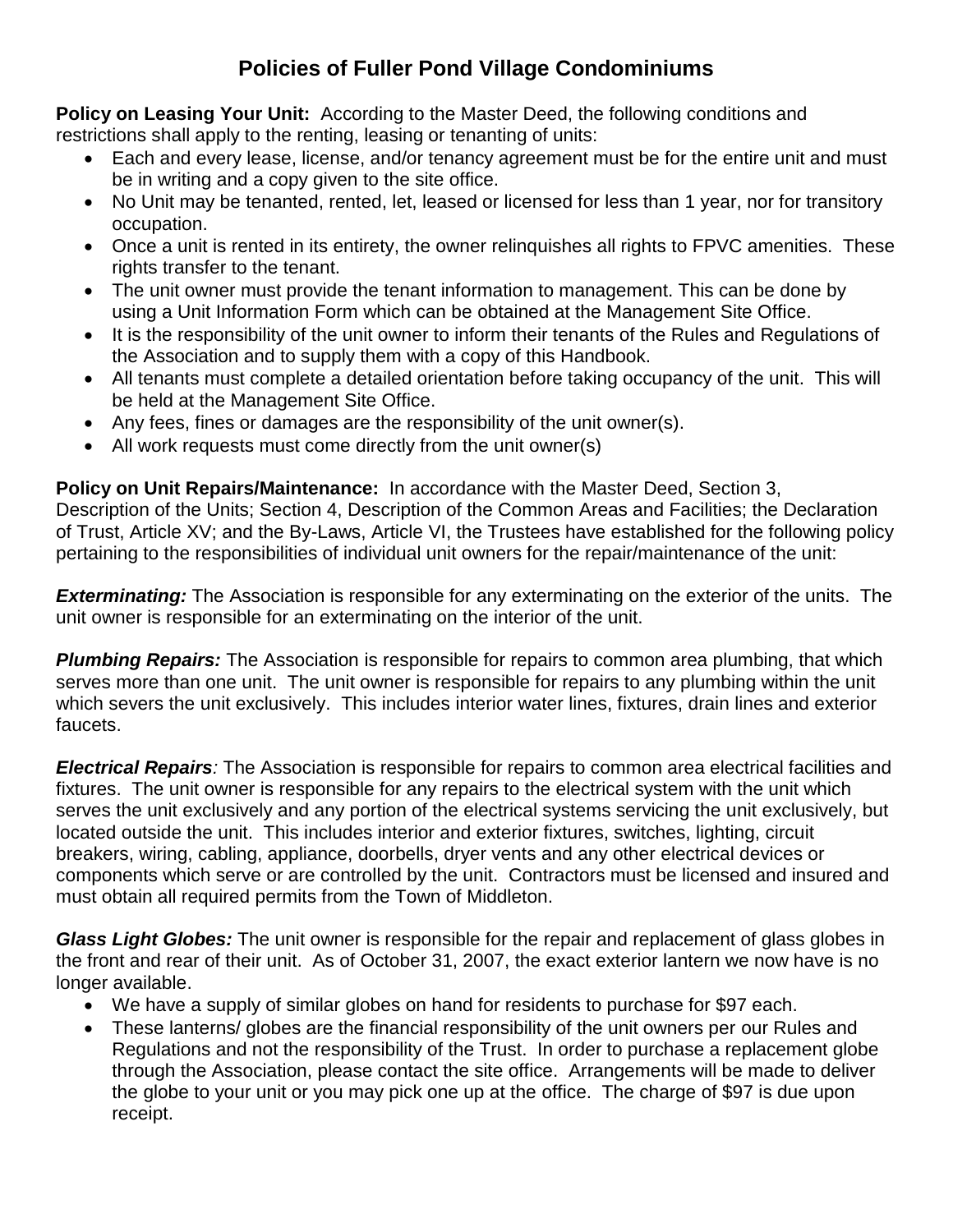*Heating/Air Conditioning/Ventilation System Repairs:* The unit owner is responsible for the repair/maintenance of the heating, air conditioning and ventilation systems serving the unit, including all duct work, vents, controls, compressors and any other devices which serve or are controlled by the unit. **Any changes to the HVAC system exterior venting must be approved by the trustees prior to installation.**

*Fireplace/Chimneys:*The unit owner is responsible for the fireplace and chimney serving their unit. Residents are urged to have their chimney cleaned annually if the fireplace is used on a regular basis. **Any changes to the fireplace/chimney exterior venting must be approved by the trustees prior to installation.**

*Repairs or Replacements of Systems within Units*: Any plans for repairs or replacements of systems within a unit that would result in an exterior modification, i.e. the placement of exhaust of a new heating system, etc., must be submitted to the Trustees for approval prior to the work being started. Failure to abide by this policy will result in a fine and possibly necessitate a revision of the repair. The cost of that revision would be the responsibility of the unit owner.

**Other Exterior Modifications:** Requests for exterior modifications to each unit must be submitted to the Trustees for approval prior to the work being done. The request must be in writing and accompanied by all pertinent information regarding the work to be done as well as contractor information.

#### **Reporting a Violation:**

If you would like to report a violation of the Association's Rules and Regulations or Policies, you must do so in writing and include your name and unit address. Your information will be kept confidential. Please submit reports to the site office, 8 Meetinghouse Square. Management and the Trustees will act on each formal written violation reported.

**Sanctions for Violations:** Sanctions shall be determined by the Trustees. See fine schedule at the end of this document.

**Egregious Offenses** – If any violation or pattern of multiple violations poses a particular and/or serious threat to the safety or legal liability of all unit owners, the Board of Trustees may deny clubhouse access to a particular unit, or resident within the unit, for an indefinite time. Such a determination shall be made by the board only upon the request and recommendation of Management and after a hearing at which the unit owner(s) shall be invited to attend and participate. Such determinations shall be reviewed annually. Such sanction may be in addition to other sanctions provided for herein. The Association shall be reimbursed by the violator for any costs to repair, replace, or clean the facilities as a result of any such violations.